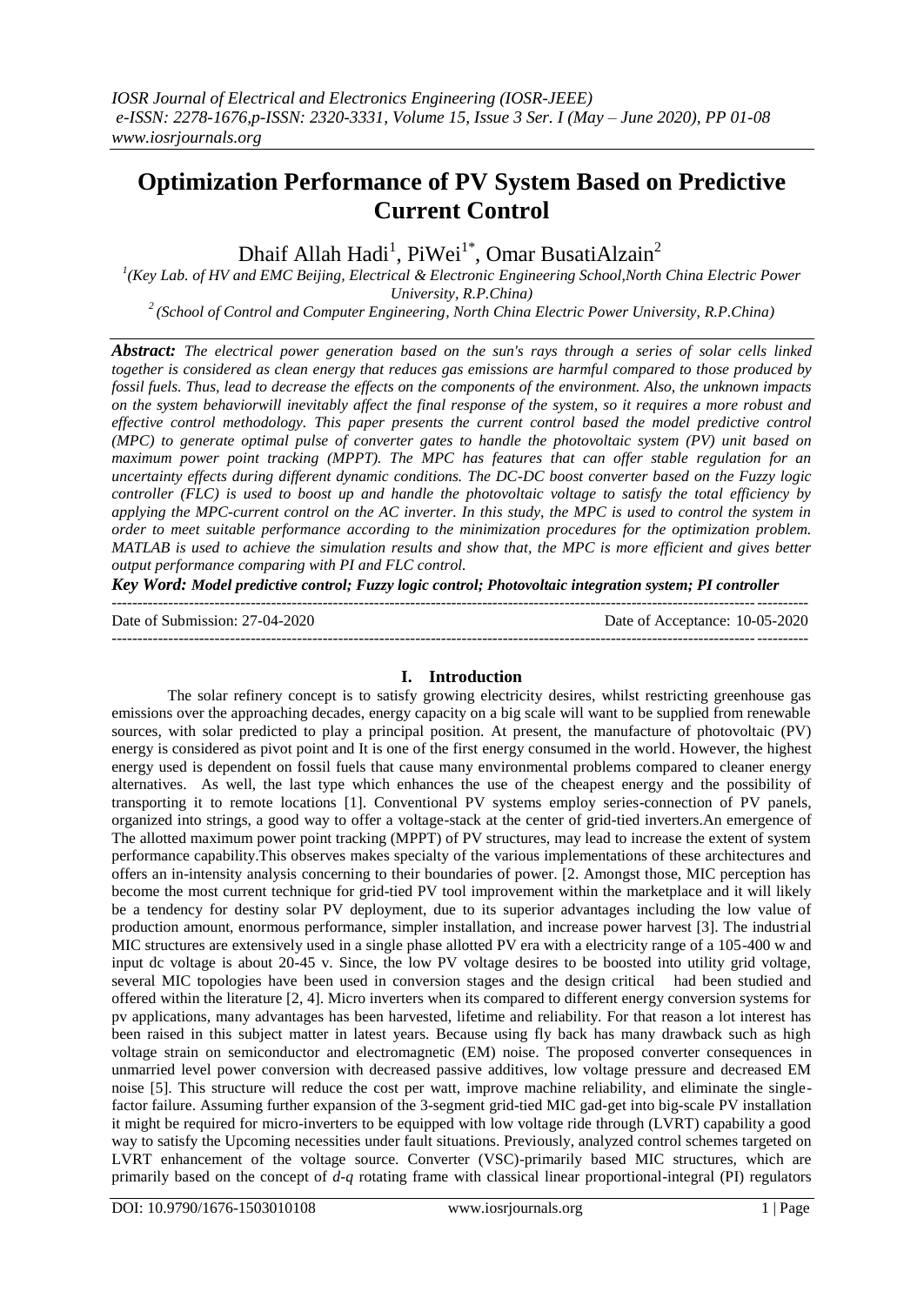and pulse-width space vector modulation (PWSVM) [6, 7]. Unlike VSC, the unbalanced grid voltage of the PV inverter module, the controller destine through active and reactive power as the controller to obtain LVRT control studied in the literature [9, 10]. The property of a single power stage is preserved and the input DC side voltage of the inverting system is less than the output of grid voltage, which perfectly suits the property of a wide output voltage range in PV cells. [11]. This paper implies on the application of the three-phase voltage source converter (VSC)with PV grid-tied system for the three-phase grid, which is connected with PV farm in this paper the power of solar farm is 100KW and the voltage 500VDC. A FLC and predictive control strategy are applied to the boost-converter and Ac inverter to make the PV voltage stable. Moreover, MIC provided a balanced grid voltage under disturbances, with active and reactive power. The control objectives are expressed as function. During each sampling interval, the fitness function is minimized using the actual measurements and predicted values for given switching states, which are then applied to the VSC-based MIC directly.

## **II. System Configuration And Modeling**

The system scheme of PV panel constructed based on three phase MICs can be seen in Fig.1. A threephase MIC-CSC is connected to each PV cell. The voltage output of MIC for each PV cell is connected to the grid side voltage. In fact, each MIC with its cell works separately even if the other MIC is unsuccessful in operation that has no effect among others. A three-level bridge unit based on power electronics devices is selected. Series RC snubber circuits are tied in parallel with each switch unit. A series inductor Ldc play important rule as storage element for the energy, which creates the DC link bus. The direct voltage of PV panel is controlled by using the boost-fuzzy control. Then the voltage inverted by CSC, which directly connected to the grid transformer via LC filter.



*Fig.1. Block scheme for PV system*

### **2.1 CSC-based MIC modeling design**

In this article, both types of power (Active power and reactive) are considered to be controlled by using the grid currents modeling at the synchronous reference frame. For a three-phase CSC, 9 switching combinations states are generated, i.e., three charging operating statuses and six discharging operating statuses, which are presented as in Table I. At any switching period, only two active switches actions, one of the upper MOSFETs (*s1*,*s3*,*s5*) and the secondfor the lower MOSFETs (*s4*,*s6*,*s2*) to continue a flow pass through an inductor current, i.e. The dc-link current are affecting by 9 possible switching position for the CSC-based MIC unit as shown in Fig.1

| <b>S11</b> | <b>S21</b> | <b>S31</b> | $\sim$ $\sigma$ $\sim$ $\sim$<br>Vab | Vbc | Vca    |
|------------|------------|------------|--------------------------------------|-----|--------|
| 0          | 0          | 0          | 0                                    | 0   | 0      |
| 0          | 0          |            | 0                                    | Vdc | Vdc    |
| 0          |            | O          | Vdc                                  | Vdc | n      |
| 0          | 1          |            | Vdc                                  | 0   | Vdc    |
| 1          | 0          | 0          | Vdc                                  | 0   | $-Vdc$ |
| 1          | 0          |            | Vdc                                  | Vdc | 0      |
| 1          | 1          | n          | 0                                    | Vdc | - Vdc  |

| Table .1 Swathing states of voltage for three phase inverter |  |  |  |
|--------------------------------------------------------------|--|--|--|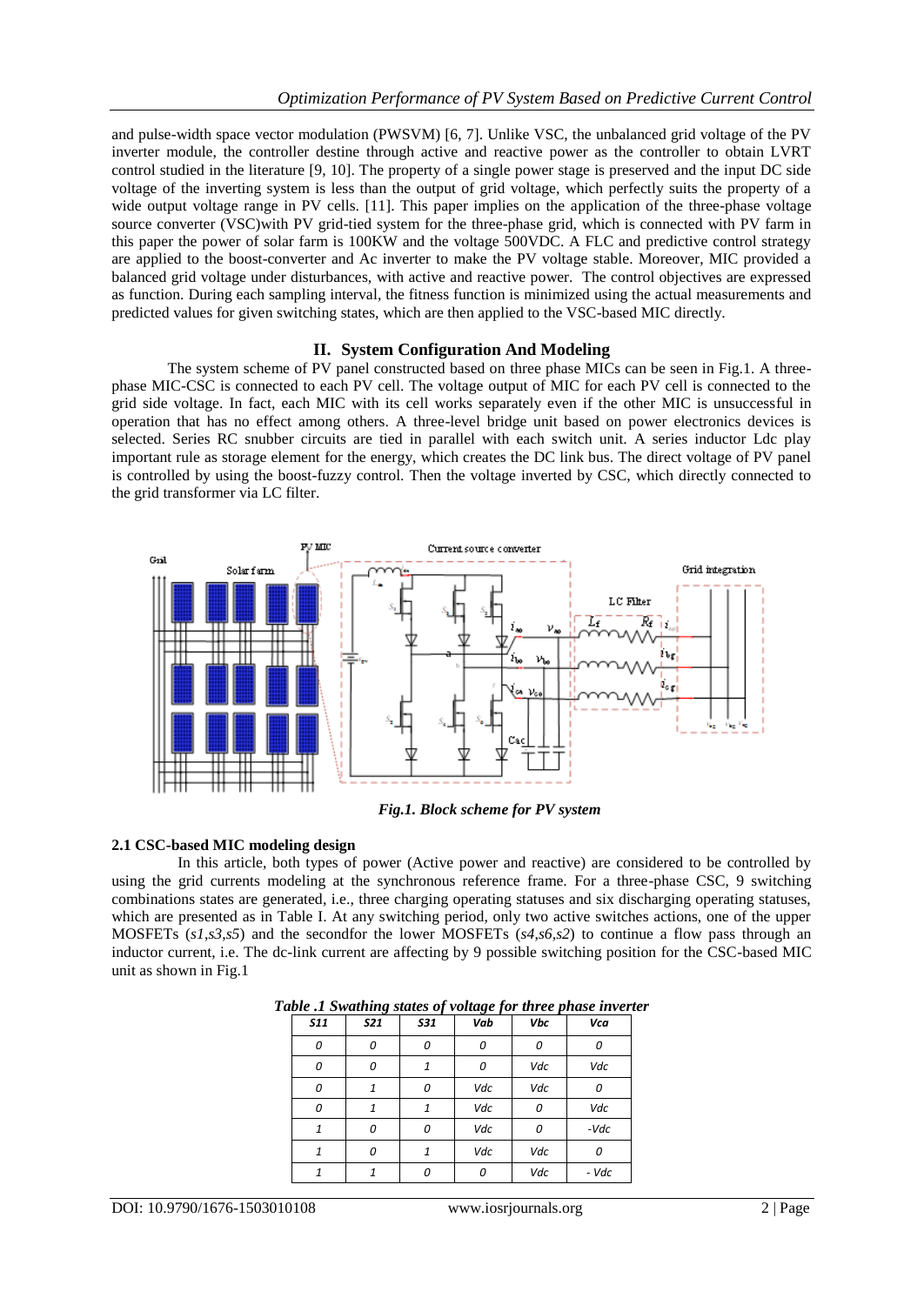

The *d-q* grid current formula can be expressed in terms of output voltages of converter, grid voltages and filter impedance as

$$
\begin{cases}\nL_f \frac{di_{dg}}{dt} + R_f i_{dg} - L_f w_g i_{gg} = V_{do} - V_{dg} \\
L_f \frac{di_{dg}}{dt} + R_f i_{dg} + L_f w_g i_{gg} = V_{qo} - V_{gg}\n\end{cases}
$$
\n(1)

Where *Lf* and *Rf* are the inductance and impedance of the grid side filter. *Vdo*, *Vqo*, *Vdg*, and *Vqg*are *dq*-axis voltage items and *idg* and*Iqg* are the grid current items.*Wg*is angular frequency of grid. the capacitor currents can be obtained based on inverteroutput voltage:<br>
ide  $= -\omega_g C_f V_{qo}$  and  $iqe = \omega_g C_f V_{do}$ 

ide = 
$$
-\omega_g C_f V_{qo}
$$
 and  $iqe = \omega_g C_f V_{do}$  (2)

Therefore, the inverter current and voltage:

$$
V_{do} = 1 / w_d C_f \cdot (i_{qo} - i_{qg})
$$
  
\n
$$
V_{qo} = 1 / w_d C_f (i_{dg} - i_{do})
$$
\n(3)

From (1) (2)& (3), the continuous time state space equation of the system based on the dq-grid current can be written as:

$$
\frac{d}{dt} \begin{bmatrix} i_{dg} \\ i_{gg} \end{bmatrix} = K \begin{bmatrix} i_{dg} \\ i_{gg} \end{bmatrix} + L \begin{bmatrix} i_{d0} \\ i_{q0} \end{bmatrix} + M \begin{bmatrix} U_{dg} \\ U_{gg} \end{bmatrix}
$$
(4)

Where K, L and M are matrix of dynamic factors  
\n
$$
K = \begin{bmatrix} -R_f & w_g^2 L_f C_f - 1 \\ \frac{L_f}{L_f} & w_g L_f C_f \\ w_g^2 L_f C_f + 1 - R_f \\ \frac{w_g^2 L_f C_f}{L_f} & L_f \end{bmatrix}, L = \begin{bmatrix} 0 & 1 \\ 0 & w_g L_f C_f \\ \frac{-1}{W_g L_f V_{DC}} \end{bmatrix}, M = \begin{bmatrix} \frac{-1}{L_f} 0 \\ \frac{1}{L_f} \end{bmatrix}
$$

#### **2.2 Discrete-time of current based MPC**

For the digital implementation of MPC algorithm, Discrete-time model of the system is suggested. Microprocessor based hardware helps in the real-time implementation of such models. The discrete-time system

describes the *dq*-axis of the gridcurrents can be obtained from (3) for the one-step predictions:  
\n
$$
\begin{bmatrix} i_{dg}^{p}(k+1) \ i_{gg}^{p}(k+1) \ \vdots \\ i_{gg}^{p}(k+1) \end{bmatrix} = X_{A} \begin{bmatrix} i_{dg}(K) \ i_{gg}(K) \ \vdots \\ i_{qs}(K) \end{bmatrix} + X_{B} \begin{bmatrix} i_{do}^{e}(k) \ i_{qg}(k) \ \vdots \\ i_{q}^{e}(k) \end{bmatrix} + X_{C} \begin{bmatrix} U_{dg}(K) \ U_{gg}(K) \end{bmatrix}
$$
(5)

Where,  $X_A = e^{ATs}$ ,  $X_B = A^{-1}(X_A - I) = A^{-1}(X_A - I)C$ 

Where $idg(k)$ ,  $igg(k)$ ,  $vdg(k)$ , and  $vqg(k)$  are the *dq*-axis of the measured grid currents and voltages while Ts is controllersampling time.The discrete sequences of the converter output currents in*dq*-axis reference frame can be estimated from switchingsignals*S1* (k) -*S6*(k) and dc-link inductance current measurement,*itc* (*k*), are expressed as:

$$
\begin{bmatrix} i_{do}^{e}(k) \\ i_{go}^{e}(k) \end{bmatrix} = K.i_{dc}^{m}(k) \begin{bmatrix} S_{1}(k) - S_{4}(k) \\ S_{3}(k) - S_{6}(k) \\ S_{5}(k) - S_{2}(k) \end{bmatrix}
$$
 (6)

Where K is the *abc/dq* transformation matrix as:

tion matrix as:  
\n
$$
K = \frac{2}{3} \begin{bmatrix}\n\cos \cos \theta_g (k) & \cos(\theta_g (k) - \frac{2\pi}{3}) & \cos(\theta_g (k) - \frac{4\pi}{3}) \\
-\sin - \sin \theta_g (k) & -\sin(\theta_g (k) - \frac{2\pi}{3}) & -\sin(\theta_g (k) - \frac{4\pi}{3})\n\end{bmatrix}
$$

Where, *Bg*(*k*) is grid voltage angle, which can be obtained byan phase-locked loop (PLL).

The one-step prediction methodology is often used to simplifyanalysis and digital implementation computations. However, in the real-time implementation, the computational delay produced by the digital signal processor needs taking consideration[14]. Thus, the discrete time equation (6) is shifted one step forward, i.e., (*k+2*) prediction.To save computational effort, the same estimated converter currents*ido*(*k*) and *iqo*(*k*), are used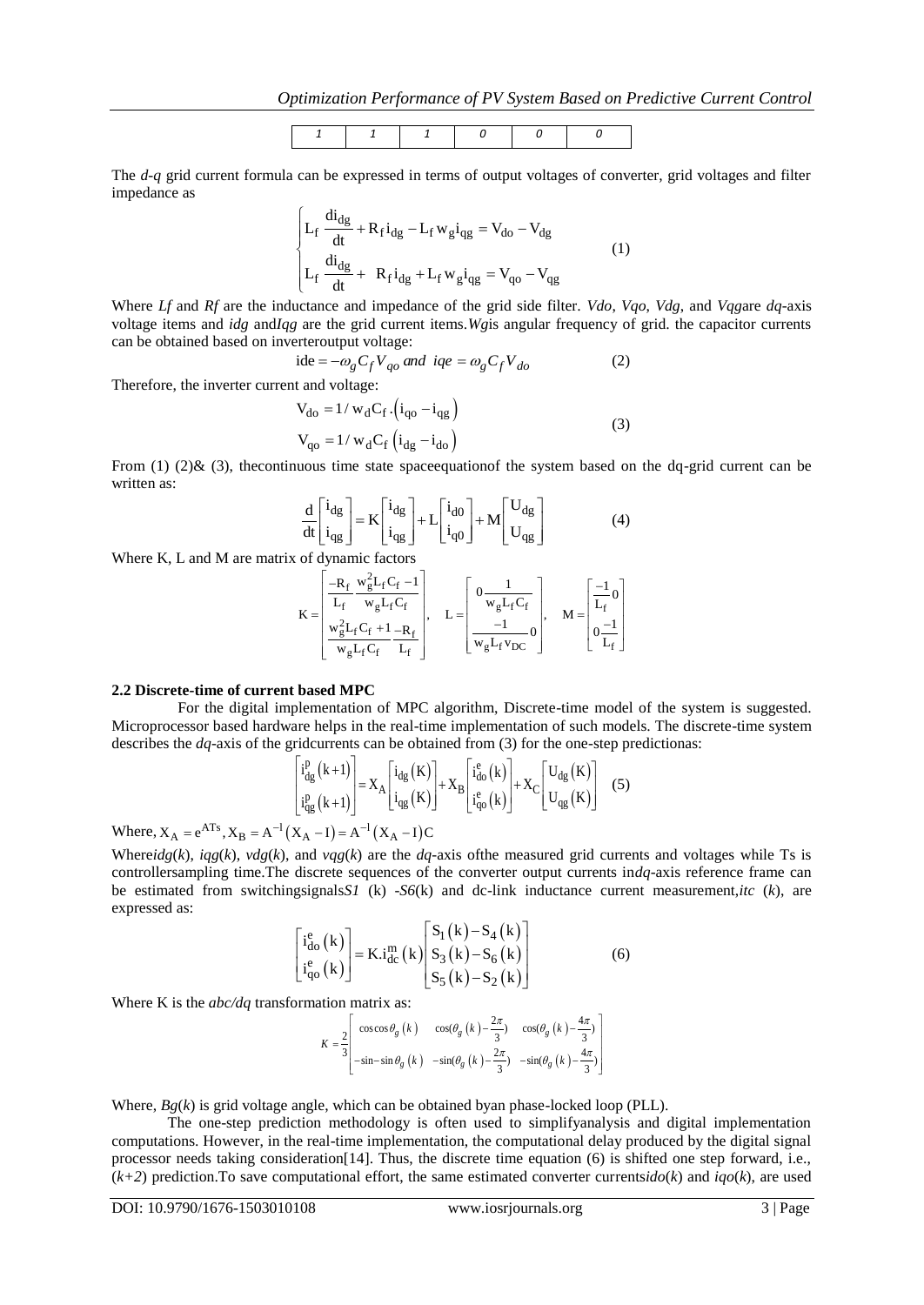in  $k+2$  prediction of grid currents [14]. The discrete-time model for the two-stepprediction of grid currents is as follows

$$
\begin{bmatrix} i_{dg}^{p} (k+2) \ i_{gg}^{p} (k+2) \ \end{bmatrix} = X_{A} \begin{bmatrix} i_{dg}^{p} (k+1) \ i_{gg}^{p} (k+1) \ \end{bmatrix} + X_{B} \begin{bmatrix} i_{do}^{e} (k) \ i_{go}^{e} (k) \end{bmatrix} + X_{C} \begin{bmatrix} U_{dg} (K+1) \ U_{gg} (K+1) \end{bmatrix}
$$
 (7)

Where,*idg* (k+2) and  $i_{qg}(k+2)$  are the predicted grid currents in (k+2) state using 9 possible switching combinations. For asmall enough sampling time and to save computational efforts,it is possible to consider *Vd*g  $(k+1),\ldots, Vdg$  (*k*) and  $Vgg(k+1),\ldots,Vgg(k)$ . From (6) and (7), the future behavior of the *d-q* components of the grid current which are related to the converter switching signals can be obtained based on the actual measurements and estimated converter currents. The optimal switching state can be selected among the 9 switches.

#### **2.3 Strategy of CSC control based on MIC**

The finite control set of predictive controller is an optimization control system; it gives the switching singles directly to the converter without any difficulties in modulation technique such as SVM or PWM. The presented control system of the converter based on MIC gives an exact amount of power in terms of active and reactive based on productive values. Actually, in steady-state operation and also a proper percentage of reactive power for low voltage through regulation during the transient process. Fig.2shows the current sources converter control, which mainly has two sections productive block and command block.



The references of control variables during steady and transient states are presented.The *dq*-axis grid current reference is generated by a method which is similar to the classical voltage-oriented control.

**1- Steady-State process:**In this part, the main objectives of MIC-based converter are two of the main variable control. The first is to offer certain values to the active power and direct current toward the network. Therefore, the dq-axes of the current can be generated based on the transformation methods of the AC current. Assuming that 1 per unit scale is the full rate of current values. Thus, the power by watt of the network can be written as:

$$
P_{g}^{*}(k) = \sqrt{S_{MIC}^{2} - Q_{g}^{*}}(k)^{2}
$$
 (8)

Where, S<sub>MIC</sub> is the apparent rated power of the converter.

The reference current based on DC-bus is evaluated based on active power  $P_g^*(k)$ . The current based DC-bus is identicalto real measured current, so the difference between these two current values is fed throughout PI controller to yield the reference voltage of DC-bus  $V_{dc}^*(k)$ . The DC-link voltage and current toward the PV panel side  $V_{pv}$  and the inductance voltage can be described as:<br> $VL_{de}(\mathbf{k}) = Vpv(\mathbf{k}) - Vde(\mathbf{k})$ 

$$
VL_{de}(\mathbf{k}) = Vpv(\mathbf{k}) - Vde(\mathbf{k})\tag{9}
$$

Assume that to find reference current: free of loss,and the power of PV is equal the DC–link power. Therefore, the grid current is:

$$
i_{dg}^{*}(k) = \frac{P_{g}^{*}(k)}{1.5v_{dg}(k)} = \frac{v_{dc}^{*}(k)i_{dc}(k)}{1.5v_{dg}(k)}
$$
(10)

**2- Transient-State process:**Nowadays, a lot of systems are improving their interlinking regulation such as LVRT for medium and large scale PV power Plant standard. There are many examples for that, but there real on is Danish system [15].

$$
i_{dg}^{*}(k) = \sqrt{I_{n}^{2} + i_{dg}^{*}(k)^{2}} (11)
$$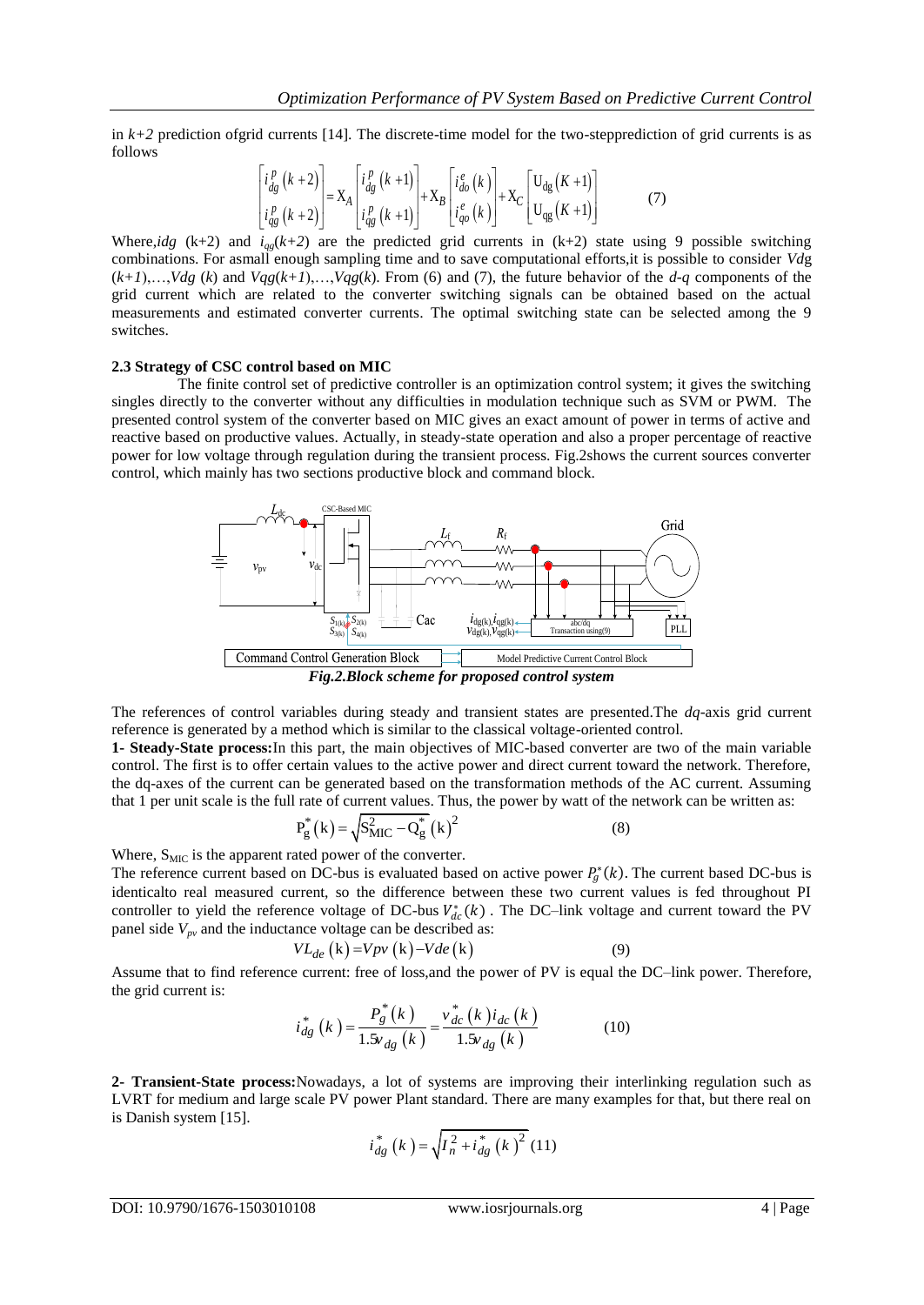#### **2.3.1 Model predictive current control design**

The design model is presented in Fig.2 by using two control methods FLC and MPC for the DC boost and AC converter respectively. According to Fig. 3, the future grid current valueat  $(k+2)$  is predicted through the 9 switchesassociations which are generated by the MIC-CSC by using (6) and (10). The estimated current references at the instant *k+2* are needed todesign the MPC strategy. Thus, the obtained reference signals at*kth* instant are destined to  $k+2$  instant. When the narrow sampling time  $Ts < 20 \mu s$  considering  $ig^*(k+2) = ig^*(k)$ . However, *Ts* > 20µs, the Lagrange series extrapolation can be used [13]<br>  $i_g^*(k+2) = 6i_g^*(k) - 8i_g^*(k-1) + 3i_g^*(k-2)$ 

$$
i_{\alpha}^{*}(k+2) = 6i_{\alpha}^{*}(k) - 8i_{\alpha}^{*}(k-1) + 3i_{\alpha}^{*}(k-2)
$$
 (12)

The predicted currents of the grid  $i\frac{dg(k + 2)}{g(k + 2)}$  and  $i\frac{dg(k + 2)}{g(k + 2)}$  arematched with related reference values  $i * dg$ 

$$
(k+2) \text{ and } i^*g \text{ (k+2), in a } d\text{-qreference frame using a cost function } f \text{, as following}
$$
\n
$$
f = i_{dg}^* \left( k+2 \right) - i_{dg}^p \left( k+2 \right)^2 + i_{gg}^* \left( k+2 \right) - i_{gg}^p \left( k+2 \right)^2 \text{ (13)}
$$

The goal of the cost function based PQ algorithm is optimizing the*f* value to close around zero. According to this approach, the optimal switches signals in the past iterations are used to estimate the control signals at each sample instant.

### **III. Simulations Results Analysis**

The PV model based on power grid simulation is examined with the proposed strategy FLC-MPC with a set of rated values for the PV and proposed controller. Where, Table1 shows the parameters and rated values that were used in the proposed modeling under study and their definition

#### **3.1 Design of FLC and MPC controller for PV grid-connected**

The proposed strategy FLC-MPC controller has been designed for the PV connected with the power network. The DC-DC boost converter is controlled by FLC controller. And the MPC controller is designed to handle the DC-AC converter based on the two ahead current sequences. The simulation results have been carried out by using MATLAB-SIMULINK. Where, the FLC is built as Mamdani model has a fuzzy rules number equal 49 rules, two inputs as error *E* and change of error *CE*, one output U, triangular shape of membership inference set and centroid propagation type. The FLCgenerated the control signals as pulses for DC/DC converter switches.

In the MPC controller, theinput horizon is 4, prediction horizon is 11, the input constraints specified as general formula  $U_{\text{min}} < U < U_{\text{max}}$  the quadratic program algorithm is used to find the optimal switches converter signals depend on the general formula of the current state space model and theVSI. The simulation outcomes are presented and show the validation of the MPC based on MIC. To be more precise the dynamic preference of the model is shown better overshooting time and peak values as compared to other models. The values of the dynamic performance of productive controller are listed in Table -II.

|               |                | PI-PI | $PI$ - $FLC$ | <b>FLC-MPC</b> |
|---------------|----------------|-------|--------------|----------------|
| Over shoot    |                | 16%   | 16.2%        | 15.4%          |
| Peak time     |                | 0.128 | 0.123        | 0.04           |
| Settling time |                | 0.17  | 0.2          | 0.158          |
| <b>THD</b>    | <b>Volt</b>    | 8.78% | 9.34%        | 3.72%          |
|               | <b>Current</b> | 7.92% | 7.82%        | 3.57%          |

*Table-2 Dynamic prosperities of differences control approaches*

Fig.3(a) represents the radiation behavior assumed to be 1000 within 0-0.59 sec then declines by a slope to 252 and by the same increased slop return to 1000 at 1.7 sec. Also in Fig.3 (b), the temperature on the panel is assumed to be 25  $\mathrm{C}^{\circ}$  from 0 to 2 sec then the slop increasing to 75 $\mathrm{C}^{\circ}$  until end of time. In Fig.3 (c)the dynamic performance of the proposed FLC-MPC strategy is studied for the system power signal. The shape of power response is began from 96.56 KW over 0.59 sec then decrease its slop to 23.05 KW, after 1.11 sec is spent the power signal decrease slop to 96.56 KW according to the radiation and temperature behavior. Also, Fig. 5 shows that, when the temperature signalat  $75C<sup>o</sup>$  the power signal response is decreased to  $95.9KW$ . The proposed FLC-MPC strategy gave good satisfactory power signal with 8.56% as ratio overshooting, 0.10 sec rise time, 0.11 sec peak time and 0.17 sec settling time at the first growth of the response.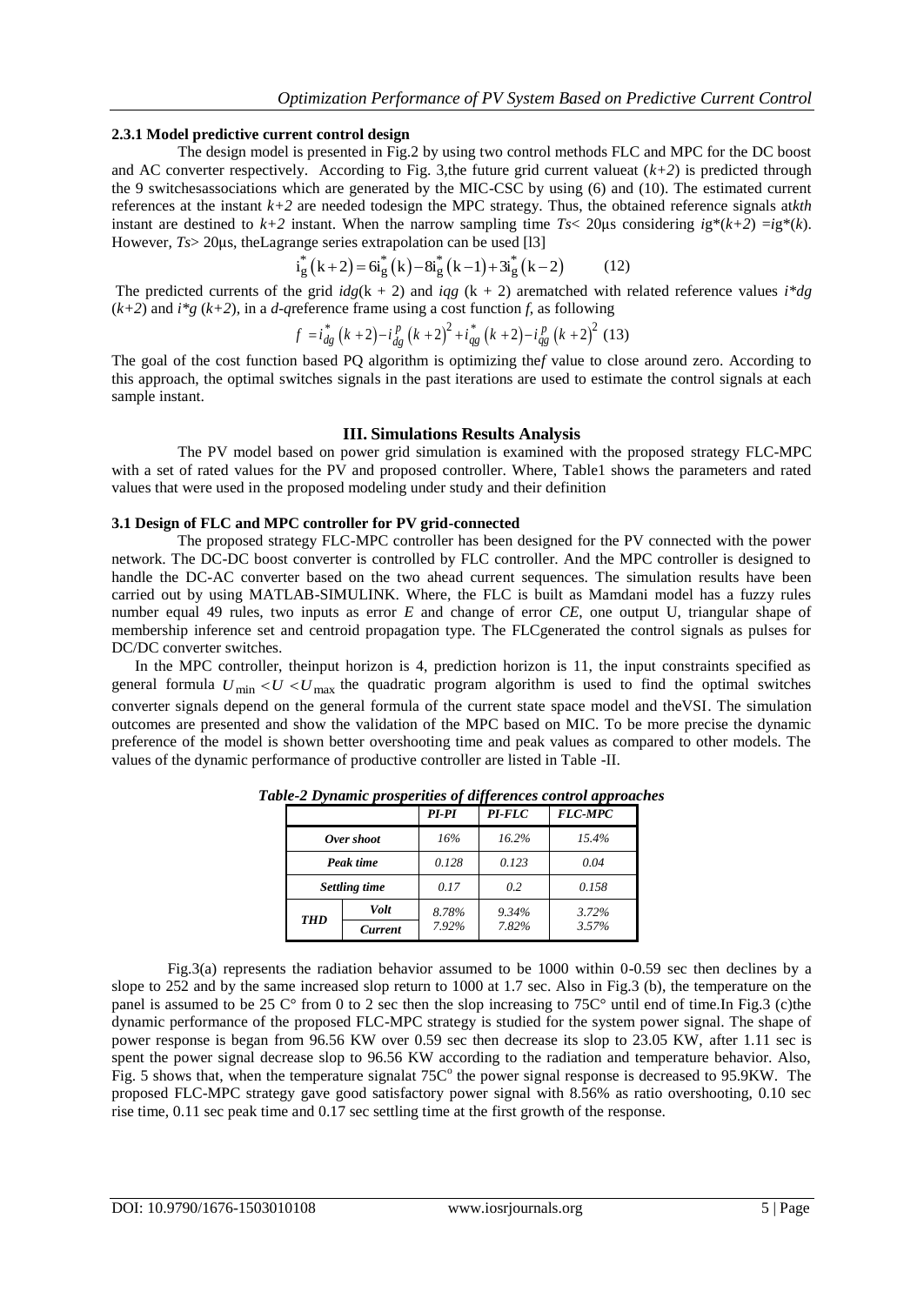

*Fig.3, the dynamic response of PV based FLC-MPC (a) radiation signal (b) temperature signal (c) power* 



*response (d) DC voltage response Fig.4. The THD for the AC voltage and current based on FLC-MPC respectively.*

In Fig.3 (d) the FLC-MPC strategy is introduced the DC-link voltage of capacitor signal. The shape of DC voltage response is tracking the reference voltage which is set to 500 V for all simulation time. The proposed FLC-MPC strategy gave good tracking response for the DC voltage signal with 15.38% as ratio overshooting, 0.09 sec rise time, 0.03 sec peak time and 0.18 sec settling time at the first growth of the response. The THD is calculated by using FFT analysis to a measure voltage and current with considering 17 cycles and frequency 60Hz along 1000 Hz frequency range to obtained the low percentage of total harmonic distortion about 3.72% and 3.57% , respectively as shown in Fig. 4.

# **3.2 Current control approaches based on FLC-PI**

Design of FLC-PI Controller as a comparative method with the proposed approach for PV Grid-Connected:FLC and PI controller has been designed to control the boost converter and AC inverter for the PV connected with the power network respectively. The FLC parameters are set as previous values and PI controller parameters are set as  $Kp=2.1$ , and  $Ki=0.6$ .



*Fig.5, the dynamic response of PV based FLC-PI(a) radiation signal (b) temperature signal (c) power response (d) DC voltage response*

In Fig.5 (c), for the same conditions of previous tests, the power response is began from 94.88 KW over 0.22 sec then decreases its slop to11.07 KW after 1.1 sec is spent the power signal decreases slop to 94.88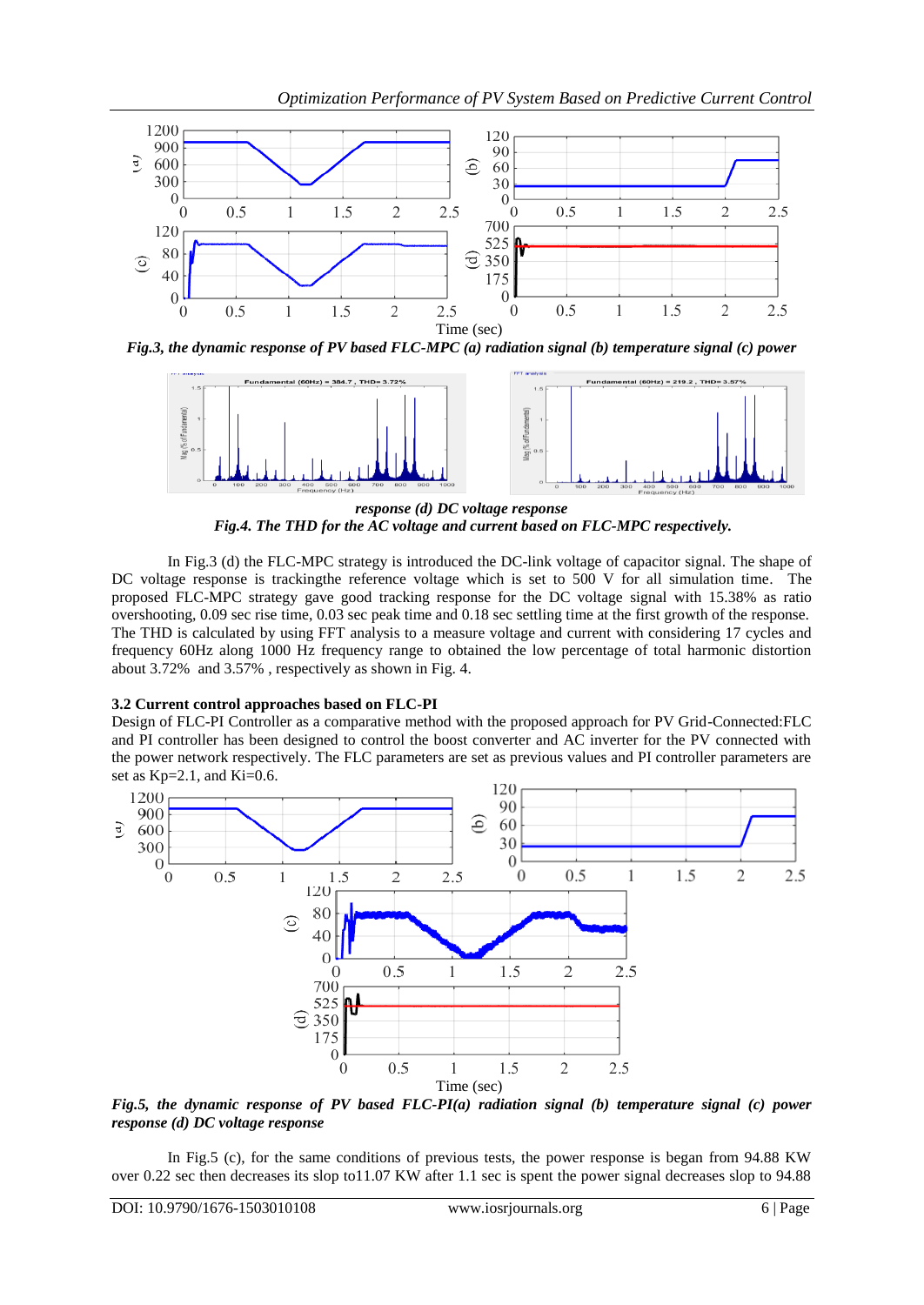KW according to the radiation and temperature behavior.



*Fig.6. The THD of AC voltage and current based on FLC-PI*

Also, Fig.5 (c) shows that, when the temperature signals to  $75$  C<sup>o</sup> the power signal response is decreased to 70 KW. The proposed FLC-PI strategy give the power signal with 11.29% as ratio overshooting, 0.14 sec rise time, 0.15 sec peak time and 0.23-sec settling time at the first growth of the response.

In Fig.5 (d) the FLC-PI strategy gave a good tracking response for the DC voltage signal with 28.8% as ratio overshooting, 0.13 sec rise time, 0.14 sec peak time and 0.19-sec settling time at the first growth of the response. The total harmonic distortion for AC voltage andcurrent are 9.34% and 7.82%, respectively as shown in Fig. 6.

### **3.3 Current Control approaches based on PI-PI**

Design of PI-PI Controller as a comparative method with the proposed approach for PV Grid-Connected: FLC and PI controller has been designed to control the boost converter and AC inverter for the PV connected with the power network respectively. The PI parameters are set as previous values.In Fig.7 (c) for the same conditions of previous tests, The shape of power response began from 93 KW over 0.19 sec then decreases its slop to21.43 KW after 1.11 sec is spent the power signal decreases slop to 79.88 KW according to the radiation and temperature behavior. Also, Fig.7 (c) shows that when the temperature signals to 75 Co the power signal response is decreased to 80 KW. The proposed PI-PI strategy give the power signal with 27.58% as ratio overshooting, 0.14 sec rise time, 0.15 sec peak time and 0.20-sec settling time at the first growth of the response.In Fig.7 (d), the DC voltage response is tracking the reference voltage which is set to 500V. The proposed PI-PI strategy gave good tracking response for the DC voltage signal with 32.28% as ratio overshooting, 0.017 sec rise time, 0.14 sec peak time and 0.19-sec settling time at the first growth of the response.The total harmonic distortion for AC voltage andcurrent are 8.78% and7.92%, respectively as shown in Fig. 8.



*Fig.7, the dynamic response of PV based PI-PI (a) radiation signal (b) temperature signal (c) power response (d) DC voltage response*



*Fig.8. The THD of AC voltage and current based on PI-PI*